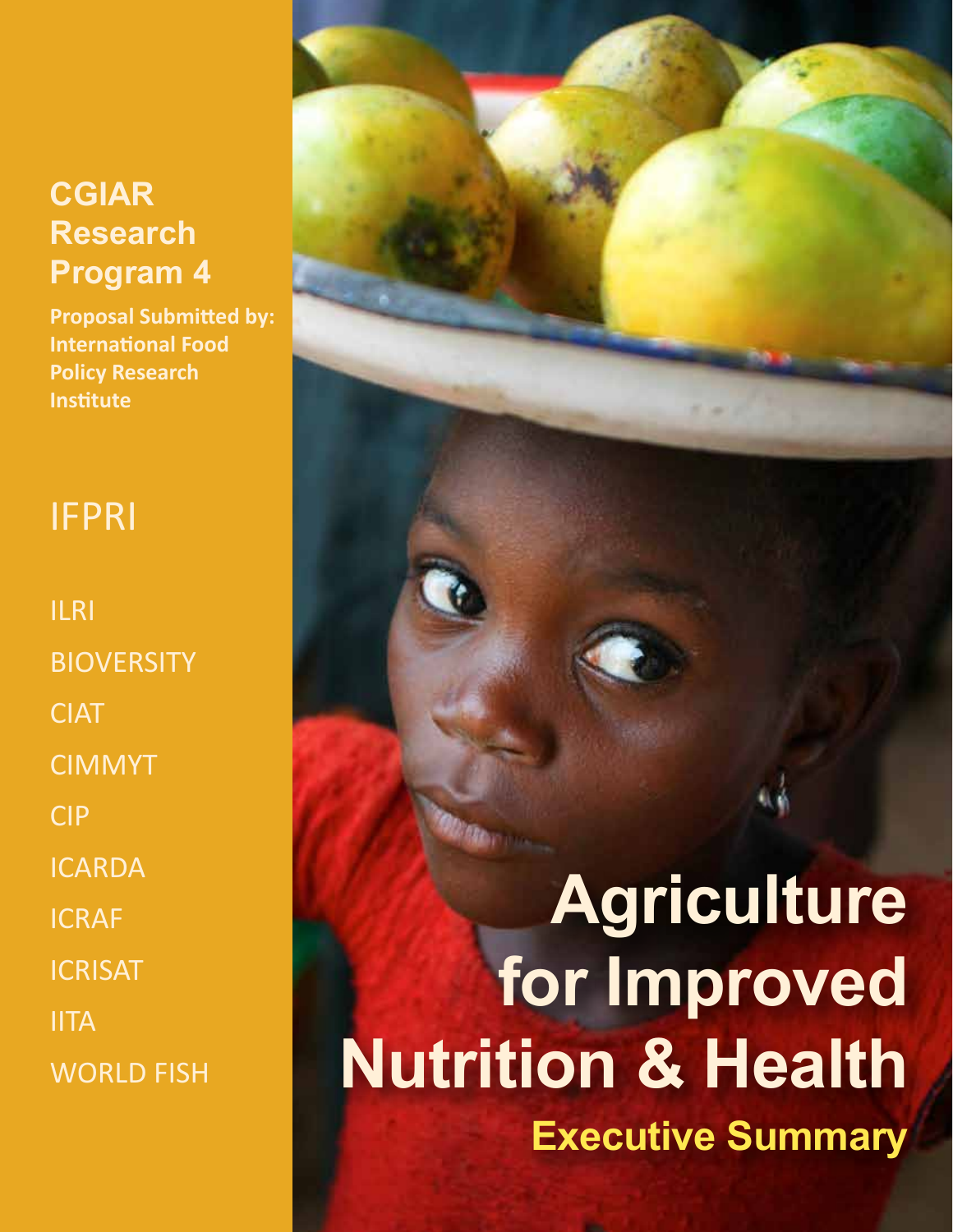# **Background**

unger, malnutrition, and poor health are widespread and stubborn development challenges. Agriculture has made remarkable advances in the past decades, but progress in improving the nutrition and health of poor farmers and consumers in developing countries is lagging behind. A recent IFPRI 2020 Conference in New Delhi, "Leveraging Agriculture for Improving Nutrition and Health," brought together about 1,000 stakeholders to examine how agriculture could be energized to become a more powerful tool to tackle the persistent problems of food insecurity, malnutrition, and poor health. Building on the momentum created by those discussions, the CGIAR Research Program on Agriculture for Nutrition and Health (CRP4) is designed to fill the existing gap between agricultural development and its unfulfilled health and nutritional benefits.

The starting point for CRP4 is that agricultural practices, interventions, and policies can be better adapted and redesigned to maximize health and nutrition benefits and to reduce health risks. This concept reflects the new vision of the CGIAR

Strategic Results Framework (April 2011), which has four strategic objectives: improving human nutrition and health, reducing rural poverty, improving food security, and achieving sustainable management of resources. While CRP4 will contribute to the achievement of all four CGIAR strategic objectives, its



primary focus will be on improving human nutrition and health. In order to achieve this goal, CRP4 will bring together research and development professionals across the agriculture, nutrition, and health (ANH) sectors to jointly tackle key challenges and design joint solutions.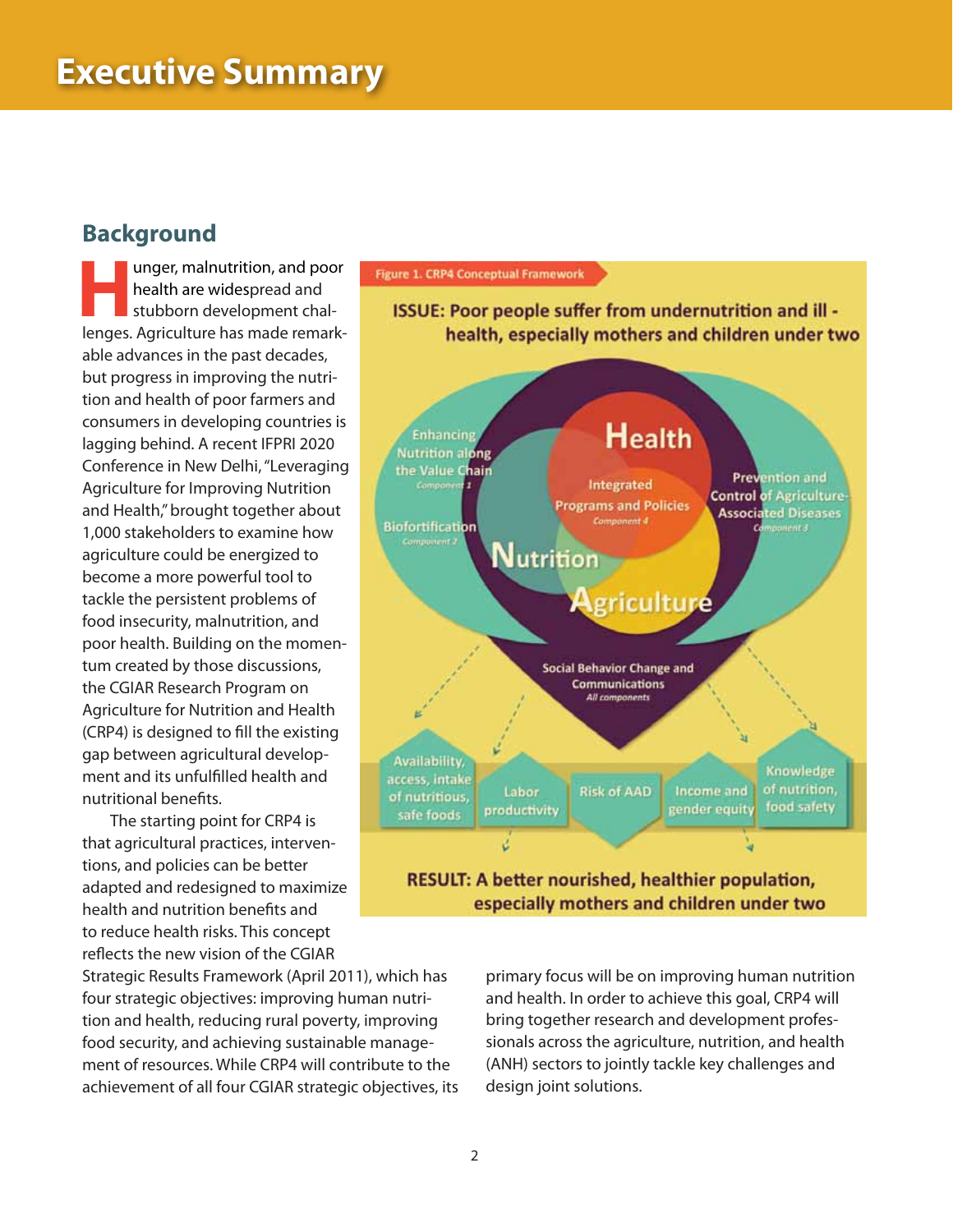# **CRP4 Strategic Goal**

CRP4 is a research program that will **work to accelerate progress in improving the nutrition and health of poor people** by exploiting and enhancing the synergies between agriculture, nutrition, and health through four key research components: value chains, biofortification, control of agriculture-associated diseases, and integrated agriculture, nutrition, and health development programs and policies.

# **CRP4 Strategic Framework and Research Components**

Figure 1 presents the overall strategic framework of CRP4. The key development challenges that the program will address are the stubborn problems of undernutrition and ill health that affect millions of poor people in developing countries. CRP4 will leverage agriculture to improve the nutrition and health of the poor through four research components that will directly address the problems of low diet quality— the main cause of undernutrition worldwide—and of vulnerability to agriculture-associated diseases. Component 1 focuses on opportunities to improve nutrition along value chains to increase the poor's access to nutritious foods. Component 2 aims to improve the availability, access, and intake of nutrient-rich, biofortified staple foods for the poor. Component 3 addresses food safety issues along the value chain, including the control of zoonotic diseases and the better management of agricultural systems to reduce the risk of human diseases. Component 4 addresses the need for integration among the agriculture, nutrition, and health sectors, at both the program and policy levels.

These four components were selected based on discussions and brainstorming with representatives from 12 CGIAR centers and a wide range of partners

who participated in the CRP4 planning meeting in July 2010. Their selection arises from the recognition and consensus that poor diet quality and related micronutrient deficiencies are now the most pressing nutritional problem affecting the poor. Similarly, the severe disease burden from food-borne infections and zoonotic diseases is associated with changes in agricultural practice and policy, and therefore requires agricultural solutions. As agriculture is the main livelihood strategy for the poor, it is they who are disproportionately affected by these health and nutrition problems. For CRP4 to adequately tackle these challenges, the program team carefully assessed the opportunities that exist within the current (and future) research portfolio of the CGIAR and its partners in order to leverage agriculture to improve nutrition and health and to exploit their potentially powerful synergies to achieve the common goal of improving the nutrition and health of the poor.

# **Research Objectives**

The CRP research objectives across the different components are as follows:

- 1. Generate knowledge and technologies to improve the nutritional quality and safety of foods along value chains (Components 1, 2, and 3).
- 2. Develop, test, and release a variety of biofortified foods, as well as other nutrientrich foods that are affordable for the poor and accessible to them (Components 1 and 2).
- 3. Generate knowledge and technologies for the control of zoonotic, food-borne, water-borne, and occupational diseases (Component 3).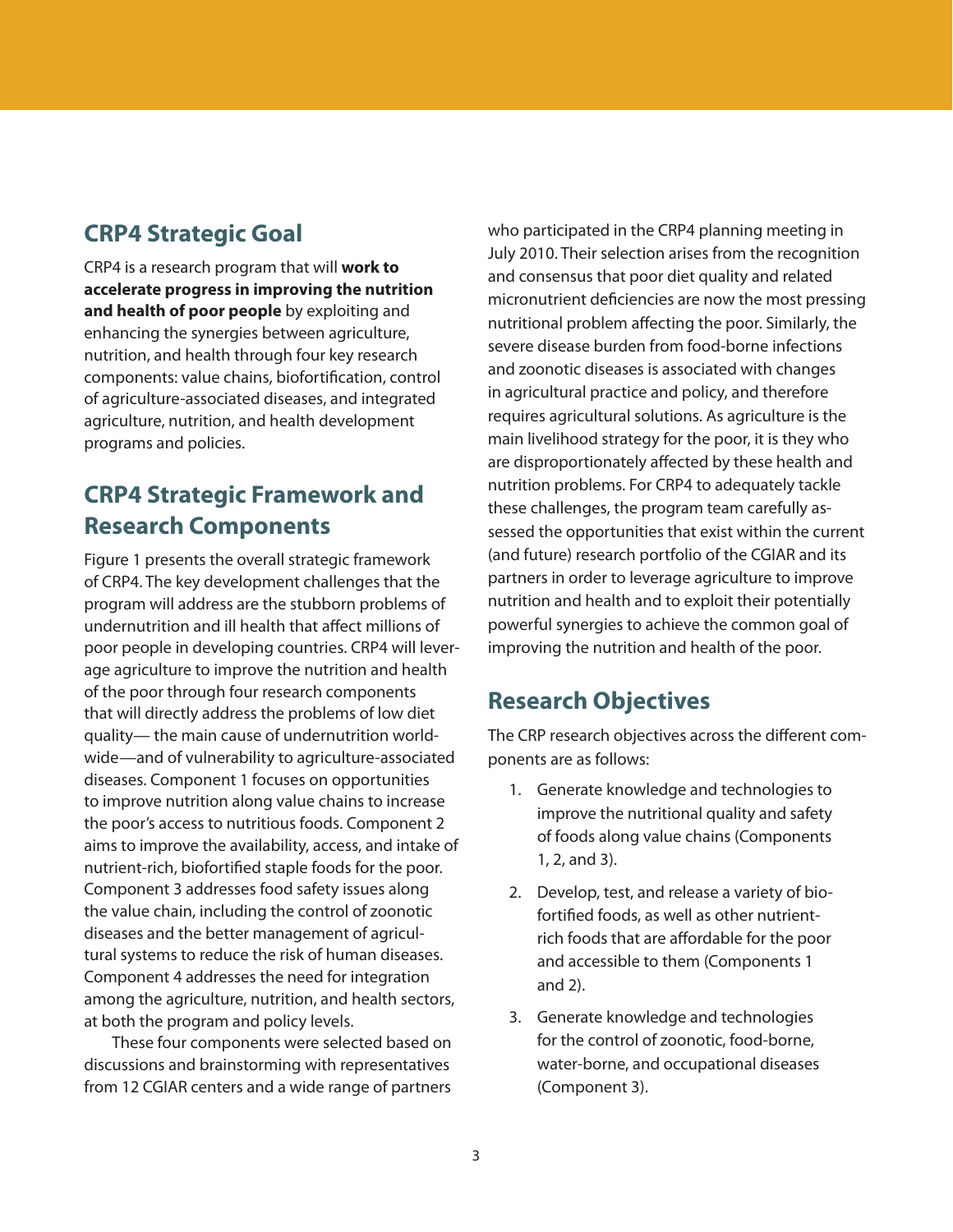- 4. Develop methods and tools to improve the effectiveness, efficiency, and timeliness of surveillance and monitoring systems and to permit meaningful evaluation of complex multisectoral programs and policies (Components 1–4).
- 5. Produce evidence of nutritional and health burdens and benefits and of the returns to different interventions in different sectors. (Components 1–4).
- 6. Assess and document changes in dietary and nutritional patterns and risks of agriculture-associated diseases among poor people in intensifying systems, and identify and test agricultural options to enhance nutrition and health benefits and mitigate risks of agriculture intensification in these populations (Components 1 and 3).

| Figure 2. CRP4 Program Impact Pathways                                                                                                                                                                                         |                                                                                             |                                                                                                                                                                                                                                                                                                                                                                                                      |                                                                                                            |                                          |                                                                                           |
|--------------------------------------------------------------------------------------------------------------------------------------------------------------------------------------------------------------------------------|---------------------------------------------------------------------------------------------|------------------------------------------------------------------------------------------------------------------------------------------------------------------------------------------------------------------------------------------------------------------------------------------------------------------------------------------------------------------------------------------------------|------------------------------------------------------------------------------------------------------------|------------------------------------------|-------------------------------------------------------------------------------------------|
| <b>Outputs</b><br>• Biofortified and diverse<br>nutrient-rich foods<br>available and accessible to<br>the poor<br>• Knowledge and<br>technologies to improve<br>quality and safety of foods<br>along value chains<br>developed | S<br>Ł.<br>$\omega$<br>مه<br>$\blacksquare$<br>$\bullet$<br>ε<br>$\bullet$<br>$\Omega$<br>ε | <b>Research</b><br>utcomes<br><b>1. VALUE CHAINS:</b><br>• Producers: will use inputs and capacity to<br>supply bio-ortified, safe, and nutritious foods<br>• Chain agents: will use methods and tools to<br>assess and enhance nutrients<br>• Media and consumer groups: will make<br>more informed demand choices regarding<br>nutritious and safe foods<br>• Regulators: will ensure appropriate, | Development<br><u>Outcomes</u><br><b>Value chains that</b><br>provide more<br>nutritious and<br>safer food |                                          | Impacts<br>Improved<br>nutrition and<br>health,<br>especially<br>among women<br>and young |
| · Better, more cost-effective<br>integrated ANH program<br>models and capacity<br>strengthened                                                                                                                                 |                                                                                             | effective, food-safety systems<br>2. DEVELOPMENT PROGRAMS:<br>• Development program implementers<br>(governments and NGOs): will use<br>research evidence to improve targeting,<br>design, and evaluation of ANH programs<br>• Public health program implementers:<br>Will design appropriate and effective disease<br>control and surveillance programs based on<br>risk and benefit evidence       | <b>Better nutrition</b><br>and health<br>programs                                                          |                                          |                                                                                           |
| • Strong evidence of role of<br>integrated ANH programs<br>in improving health and<br>nutrition                                                                                                                                |                                                                                             |                                                                                                                                                                                                                                                                                                                                                                                                      |                                                                                                            |                                          | children                                                                                  |
| • Good practices in<br>integrated ANH<br>policymaking applied                                                                                                                                                                  |                                                                                             | 3. POLICY:<br>• Policymakers and investors: will have                                                                                                                                                                                                                                                                                                                                                |                                                                                                            |                                          |                                                                                           |
| • Cross-sectoral work<br>incentivized                                                                                                                                                                                          | $\bullet$<br>م<br>$\sigma$                                                                  | stronger capacity to access and choose most<br>appropriate sectoral responses and<br>investments based on impact evidence                                                                                                                                                                                                                                                                            |                                                                                                            | <b>Better cross-</b><br>sectoral policy, |                                                                                           |
| • Capacity for joint<br>policymaking strengthened                                                                                                                                                                              | c<br>ш                                                                                      | • Intergovernmental agencies: will have<br>stronger evidence-based tools and<br>approaches to transfer to decisionmakers                                                                                                                                                                                                                                                                             |                                                                                                            | regulation, and<br>investment            |                                                                                           |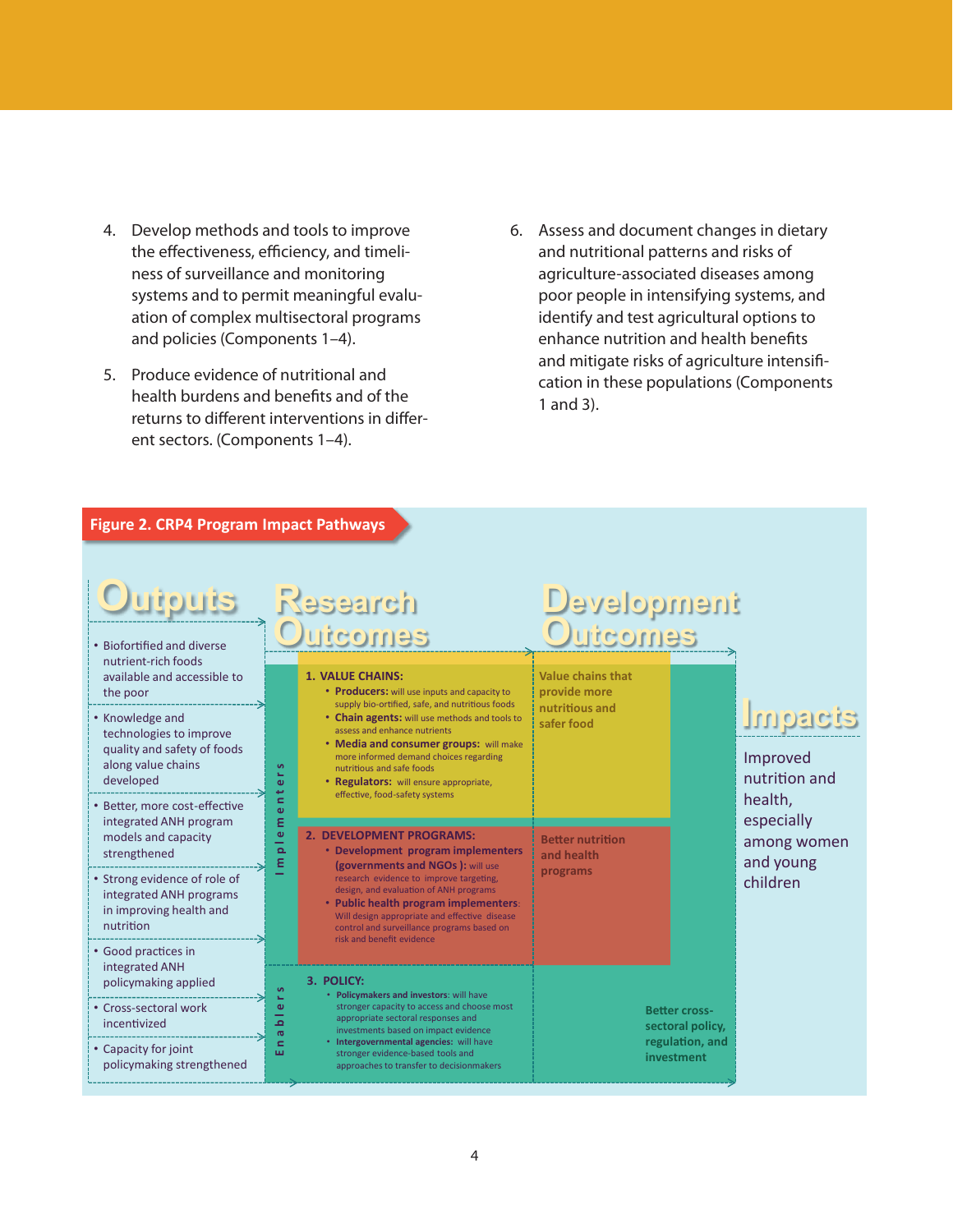### **Impact Pathways**

Figure 2 presents the overall program impact pathway. CRP4 is expected to enhance the contribution of agriculture research outputs to nutrition and health improvements through three major impact pathways and their respective actors: 1) *value chains* that provide more nutritious and safer foods accessible to the poor; 2) stronger and more effective *development programs* that successfully integrate agriculture, nutrition, and health; and 3) *policy* that promotes a supportive and enabling cross-sectoral policymaking process and investment environment. CRP4 will contribute to large-scale sustainable impacts by developing strong linkages with development implementers, including value chain actors and ANH program implementers, and with enablers such as international and national policy makers and governments.

## **Partnerships**

Effective partnerships and new partnership practices will be essential for achieving CRP4's ambitious research outputs and development outcomes and impacts. A *partnership strategy* will be developed initially, to create the best conditions for carrying out the research and making full use of the subsequent findings. The unique complexity of CRP4, which requires working across sectors, calls for a range of partnership types and partnership depths. CRP4 will work with four broad categories of partners: enablers (policymakers and decisionmakers), development implementers, value-chain actors, and research partners. We are committed to a partnership process that incorporates strategic thinking, systematic processes with partners, innovative behaviors and resources, and implementation of best partnership performance practices. We regard partners as the essential ingredient of a successful joint effort.

# **Research Components: An Overview**

#### *Component 1: Value Chains for Enhanced*

*Nutrition—*will focus on increasing the demand for nutritious foods among poor rural and peri-urban households, and on identifying leverage points along the value chain where innovative nutrition interventions can be incorporated to stimulate both the supply and the demand for nutritious foods. It will build on work on value chains carried out by the CGIAR and other partners on nutritious (usually high-value) foods. Specifically, it will:

- • develop innovative approaches and tools to analyze the value chain, using a "nutrition lens" combined with a consumer focus.
- implement research to identify leverage entry points to enhance the nutritional value of select nutrient-rich foods along the value chain.
- • develop tools to assess and correct information asymmetries regarding nutrition among different value-chain actors, including consumers.

This component's impact will result from (1) enhanced nutritional knowledge and awareness created among value chain actors, including consumers, and (2) the greater selection of affordable nutrient-rich foods available and accessible to the poor through informal and formal markets.

*Component 2: Biofortification—*will develop and test biofortified nutrient-dense staple crops and make these novel crops available to the poor and undernourished. This component will have the desired impact via an increased production and consumption of biofortified staple foods; an increased intake of iron, zinc, and vitamin A; and a resulting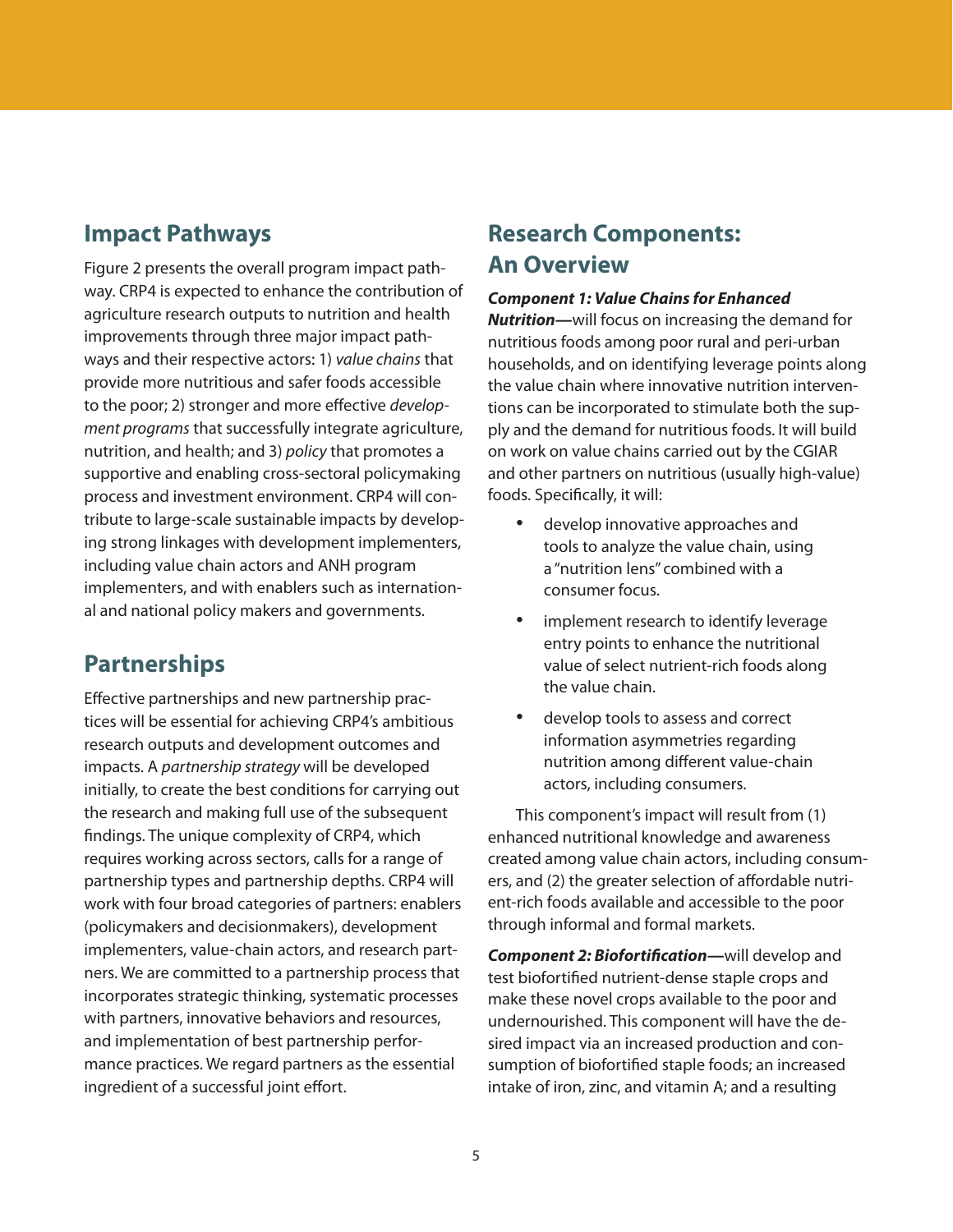reduction in the prevalence of iron, zinc, and vitamin A deficiencies.

*Component 3: Prevention and Control of Agriculture-Associated Diseases—*will enhance environmental sustainability, reduce poverty, increase food security, and contribute to the health of poor communities by assessing, preventing, and mitigating agriculture-associated health risks, through research for improved food and water safety; control of bacterial, viral, parasitic, or fungal diseases that can be transmitted from animals to humans (zoonoses); and managing agroecosystems for better health. This component will find and develop solutions and innovations to reduce the risks of agriculture-associated diseases; understand and support appropriate institutions and incentives that will make these efforts sustainable; assess the impact of interventions; and develop communications, advocacy, and influence strategies that will enable the uptake and use of those interventions.

*Component 4: Integrated Agriculture, Nutrition, and Health Programs and Policies—*will exploit and enhance the synergies between agriculture, nutrition, and health through operational and policy research that permits (i) more effective integrated community-level programming, and (ii) the cultivation and strengthening of an enabling policy and institutional environment to support relevant action. This component will harness both the synergy of integrated programming and the potential for sustained policy commitment, to best realize the benefits of agriculture, health, and nutrition.

## **Cross-Cutting Issues**

#### *Gender*

Throughout much of the world, women are the guardians of household food security and nutrition. At the same time, biological and cultural factors can put women and girls at particular risk of undernutrition, micronutrient malnutrition, and poor health, especially during the reproductive period. Good agriculture, nutrition, and health programming must therefore account for gender issues at all stages of the project cycle, from participatory assessment and analysis through surveillance, implementation of interventions, monitoring, and evaluation. CRP4 will focus on the following broad areas: (i) gender analysis of needs and differential exposure to risks; (ii) fostering women's participation in and benefits from agriculture, nutrition, and health programs; (iii) empowering women and increasing their access to assets; (iv) promoting equitable intrahousehold food allocation and consumption for all members; (v) ensuring gender-friendly technology and delivery systems; and (vi) building capacity.

## *Capacity Strengthening*

Capacity strengthening is a crucial element for CRP4's longer-term and more sustainable impacts, essential for program scale-up and sustainability. Implementing CRP4 will require adequate capacity for translating research methods and outputs into adopted technologies and institutional and policy changes. Just as important, it will mean developing *cross-disciplinary capacity* at various levels, including government and development agencies as well as educational and research institutions. Research teams working on CRP4 will undertake, as a preliminary step, comprehensive assessments of capacity gaps and needs in targeted countries and institutions, to develop an appropriate capacity-development strategy.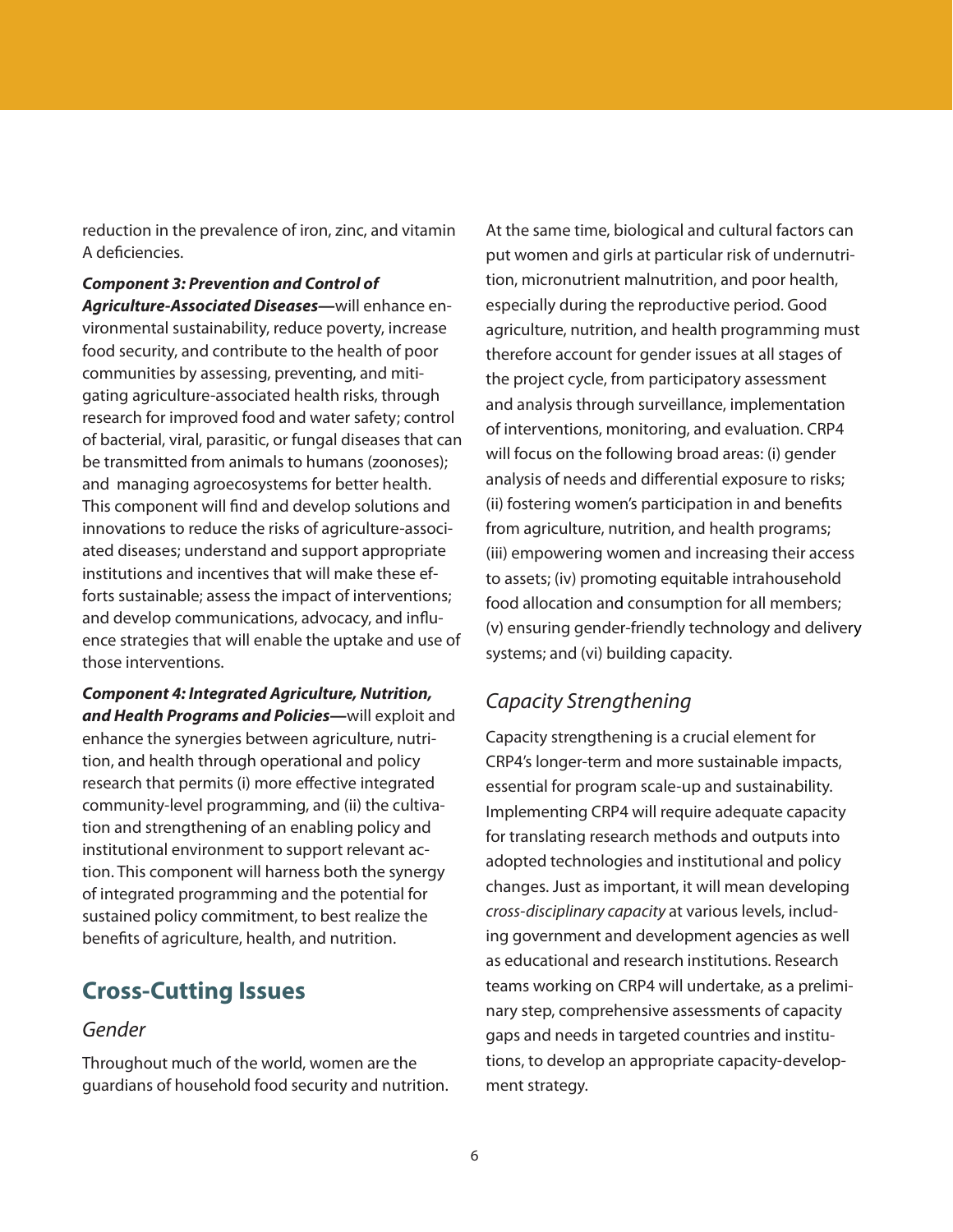## **Innovation**

Bringing together agriculture, nutrition, and health is not a new idea, but CRP4 will be innovative in a number of areas. It will:

- foster new partnerships to ensure that agriculture, nutrition, and health are integrated and delivered—at the community level, in large development programs, and in policymaking.
- undertake cutting-edge research to meet emerging challenges—for instance, it will work with partners to design mechanisms for enhancing nutrition along the agricultural value chain and to apply new molecular biology tools informed by population biology and social research to improve our understanding of how agricultural intensification can be more sustainably managed.
- invest in designing new tools and approaches to build the evidence base to usefully guide policy and practice across sectors.

### **Management Structure**

The governance and management arrangements for CRP4 follow the guidelines set out in the CGIAR Strategic Results Framework. IFPRI will be the lead center, and will have overall fiduciary and operational responsibility for the implementation of CRP4. The International Livestock Research Institute (ILRI) will play a strong supporting role, providing the Chair of the Planning and Management Committee (PMC) for the initial two years. The PMC will oversee the planning, management, implementation, and monitoring and evaluation of the CRP. An Independent Advisory Committee, composed of 6 members representing

scientists and program development experts, will provide advice on research program performance, research priorities and focus, and management and partnership issues.

# **Monitoring and Evaluation**

Indicators for tracking and assessing achievements will be constructed according to the SMART framework—*specific, measurable, achievable, relevant,* and *time-bound*—allowing for clear, results-based management of the CRP. A monitoring and evaluation plan will be developed under each component and subcomponent. The plans will provide a framework to track both the process of implementation and the attainment of interim targets. They will include milestones for activities, outputs (such as publications, datasets, training materials, and training activities), communication, dissemination, and networking (to ensure appropriate uptake of project outcomes). Plans will also specify corrective actions to be taken if milestones are missed.

## **Conclusion**

The CGIAR has long played a unique role as an internationally coordinated agricultural research system that provides international public goods. With its partners, it is well equipped to provide leadership in developing new technologies, evidence, and applied field research for leveraging agriculture to improve nutrition and health. The CGIAR can work closely with partners in all three sectors to develop innovative and evidence-based solutions, strategies, and policies. Fully utilizing the CGIAR's scientific competence and reputation in this complex interdisciplinary area and its vast collaborative network at all levels of the impact pathway, CRP4 will achieve meaningful outcomes and tremendously benefit the health and nutrition status of poor people, especially women and young children.